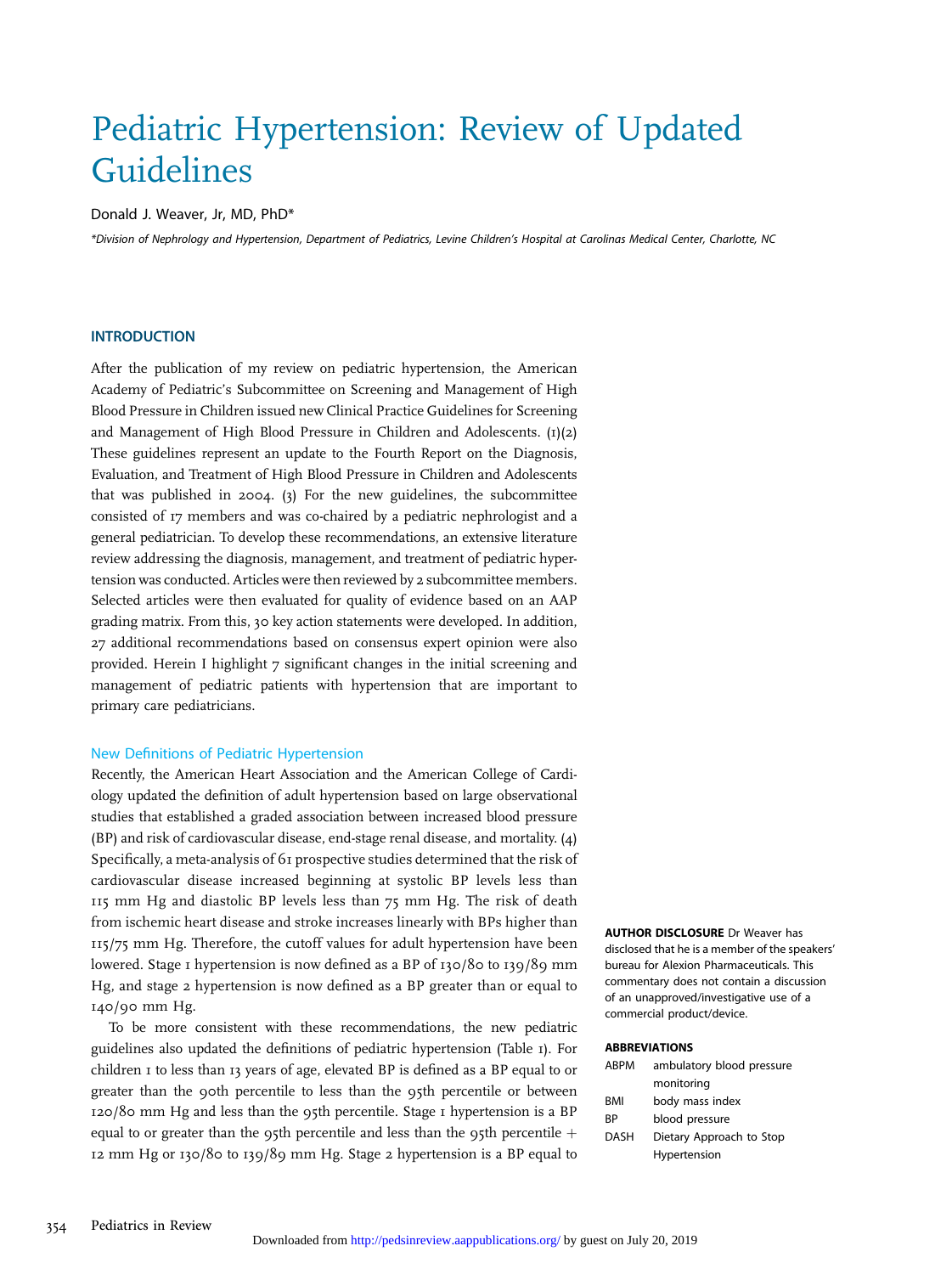| <90th percentile                                                                                                                                   | $<$ 120/ $<$ 80 mm Hg |
|----------------------------------------------------------------------------------------------------------------------------------------------------|-----------------------|
|                                                                                                                                                    |                       |
| $\geq$ 90th percentile to $\lt$ 95th percentile or 120/80 mm Hg to $\lt$ 95th percentile 120/ $\lt$ 80-129/ $\lt$ 80 mm Hg<br>(whichever is lower) |                       |
| $\geq$ 95th percentile to $\lt$ 95th percentile + 12 mm Hg or 130/80–139/89 mm Hg 130/80–139/89 mm Hg<br>(whichever is lower)                      |                       |
| $\geq$ 95th percentile + 12 mm Hg or $\geq$ 140/90 mm Hg (whichever is lower)                                                                      | $≥140/90$ mm Hq       |
|                                                                                                                                                    |                       |

## TABLE 1. Updated Definitions of Pediatric BP Categories and Stages

BP=blood pressure, HTN=hypertension.

Reprinted with permission from Flynn JT, Kaelber DC, Baker-Smith CM, et al; Subcommittee on Screening and Management of High Blood Pressure in Children. Clinical Practice Guideline for Screening and Management of High Blood Pressure in Children and Adolescents. Pediatrics. 2017;140(3):e20171904

or greater than the 95th percentile  $+$  12 mm Hg or greater than or equal to 140/90 mm Hg. For children 13 years and older, an elevated BP is defined as a systolic BP of 120 to 129 mm Hg and a diastolic BP less than 80 mm Hg. Stage 1 hypertension is a BP between 130/80 and 139/89 mm Hg. Finally, stage 2 hypertension is a BP equal to or greater than 140/90 mm Hg. It is also important to note that the term prehypertension has been replaced by elevated BP.

#### New Normative BP Tables

Current definitions of pediatric BPs are based on normative data in healthy children because of the lack of long-term outcome data. In the current guidelines, new BP tables were developed that include systolic BP as well as diastolic BP based on age, sex, and height. Similar to the Fourth Report, the values are based on auscultatory measurements of approximately 50,000 healthy children and adolescents. The primary difference is that the current tables include only BP values from patients with a body mass index (BMI) less than the 85th percentile or normal weight for height. The subcommittee made the decision to exclude overweight and obese patients based on the strong association between elevated BPs and elevated BMI. The primary implication of these changes for practicing physicians is that the BP cutoffs in the new tables are lower than those in the Fourth Report, and electronic medical records that flag elevated values based on the previous guidelines will need to be updated. The authors did provide a simplified table to facilitate recognition of BP values that require additional follow-up in the current guidelines (Table 2).

#### Change in the Frequency of BP Measurement

The Fourth Report recommended that all patients 3 years or older in the medical setting should have a BP measurement, including both well and sick visits. In the new guidelines, healthy children 3 years and older should have their BP measured annually. However, children at risk for hypertension, including patients with obesity, chronic kidney disease, or diabetes or taking medications that increase BP, should continue to have BPs monitored at every health-care encounter. Similarly, patients who are younger than 3 years with conditions known to increase BPs, such as prematurity, chronic kidney disease, and malignancy, should also have their BPs measured annually.

#### Initial Management of Office-Based Elevated BPs

The current guidelines provide more specific recommendations for the initial management and follow-up of officebased elevations in BP (Fig 1). First, wrist and forearm BP measurements are not recommended in children and adolescents. Similar to previous guidelines, initial BPs may be obtained using an oscillometric device with an appropriately sized cuff on the right arm. If the BP is greater than the 90th percentile, repeated BP measurements performed by auscultation should be obtained and averaged. If the averaged BP is normal or less than the 90th percentile, BPs should be monitored as discussed previously herein. However, if elevated, 2 additional auscultatory readings should be obtained and averaged. If these BPs are greater than the 90th percentile, the current recommendations are as follows. For elevated BPs, lifestyle recommendations should be implemented and a repeated BP measurement scheduled in 6 months. If the 6-month BP is elevated, upper and lower extremity BPs should be obtained, lifestyle changes should be reiterated, and BP should be rechecked in 6 months. If after a year BPs remain elevated, ambulatory BP monitoring (ABPM) should be obtained and a diagnostic evaluation should be completed. For the asymptomatic child with BP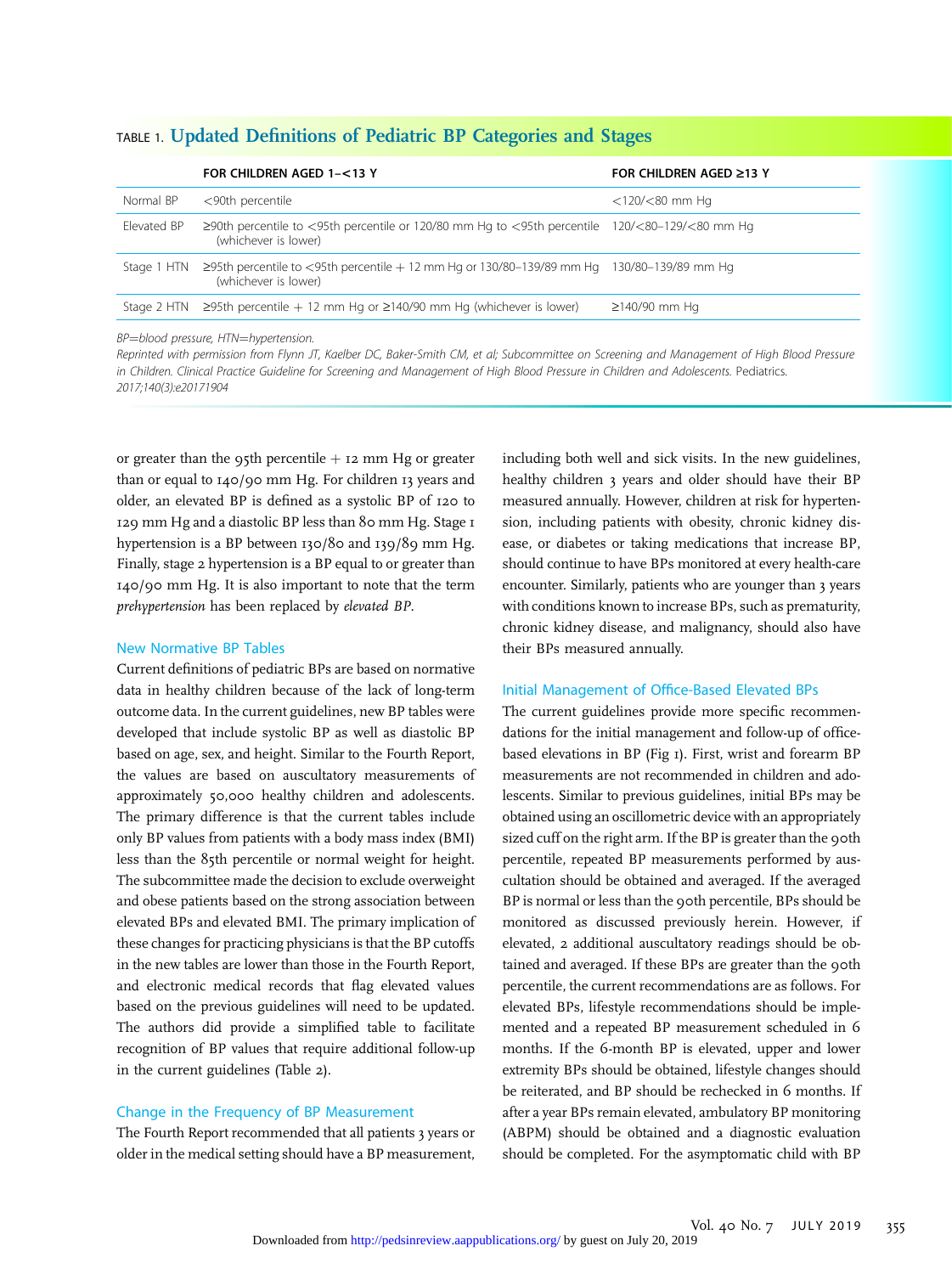## TABLE 2. Screening BP Values Requiring Further Evaluation

| <b>BOYS</b>     |                  | <b>GIRLS</b>    |                  |  |
|-----------------|------------------|-----------------|------------------|--|
| <b>SYSTOLIC</b> | <b>DIASTOLIC</b> | <b>SYSTOLIC</b> | <b>DIASTOLIC</b> |  |
| 98              | 52               | 98              | 54               |  |
| 100             | 55               | 101             | 58               |  |
| 101             | 58               | 102             | 60               |  |
| 102             | 60               | 103             | 62               |  |
| 103             | 63               | 104             | 64               |  |
| 105             | 66               | 105             | 67               |  |
| 106             | 68               | 106             | 68               |  |
| 107             | 69               | 107             | 69               |  |
| 107             | 70               | 108             | 71               |  |
| 108             | 72               | 109             | 72               |  |
| 110             | 74               | 111             | 74               |  |
| 113             | 75               | 114             | 75               |  |
| 120             | 80               | 120             | 80               |  |
|                 |                  |                 |                  |  |

BLOOD PRESSURE, MM HG

consistent with stage 1 hypertension, lifestyle changes should be addressed and the BP rechecked in 1 to 2 weeks. If the reading continues to be abnormal, upper and lower extremity measurements should be obtained with consideration of nutrition referral or weight management as a well as a repeated measurement in 3 months. If the elevations persist after 3 visits, ABPM should be obtained and a diagnostic evaluation should be initiated. Subspecialty referral is also suggested at this stage. For stage 2 hypertension, upper and lower extremity readings should be obtained, with a repeated measurement within a week. If the reading remains consistent with stage 2 hypertension on repeated



Figure 1. Algorithm for the evaluation of initial elevation in office-based blood pressures (BPs). HTN=hypertension.

Reprinted with permission from Flynn JT, Kaelber DC, Baker-Smith CM, et al; Subcommittee on Screening and Management of High Blood Pressure in Children. Clinical Practice Guideline for Screening and Management of High Blood Pressure in Children and Adolescents. Pediatrics. 2017;140(3):e20171904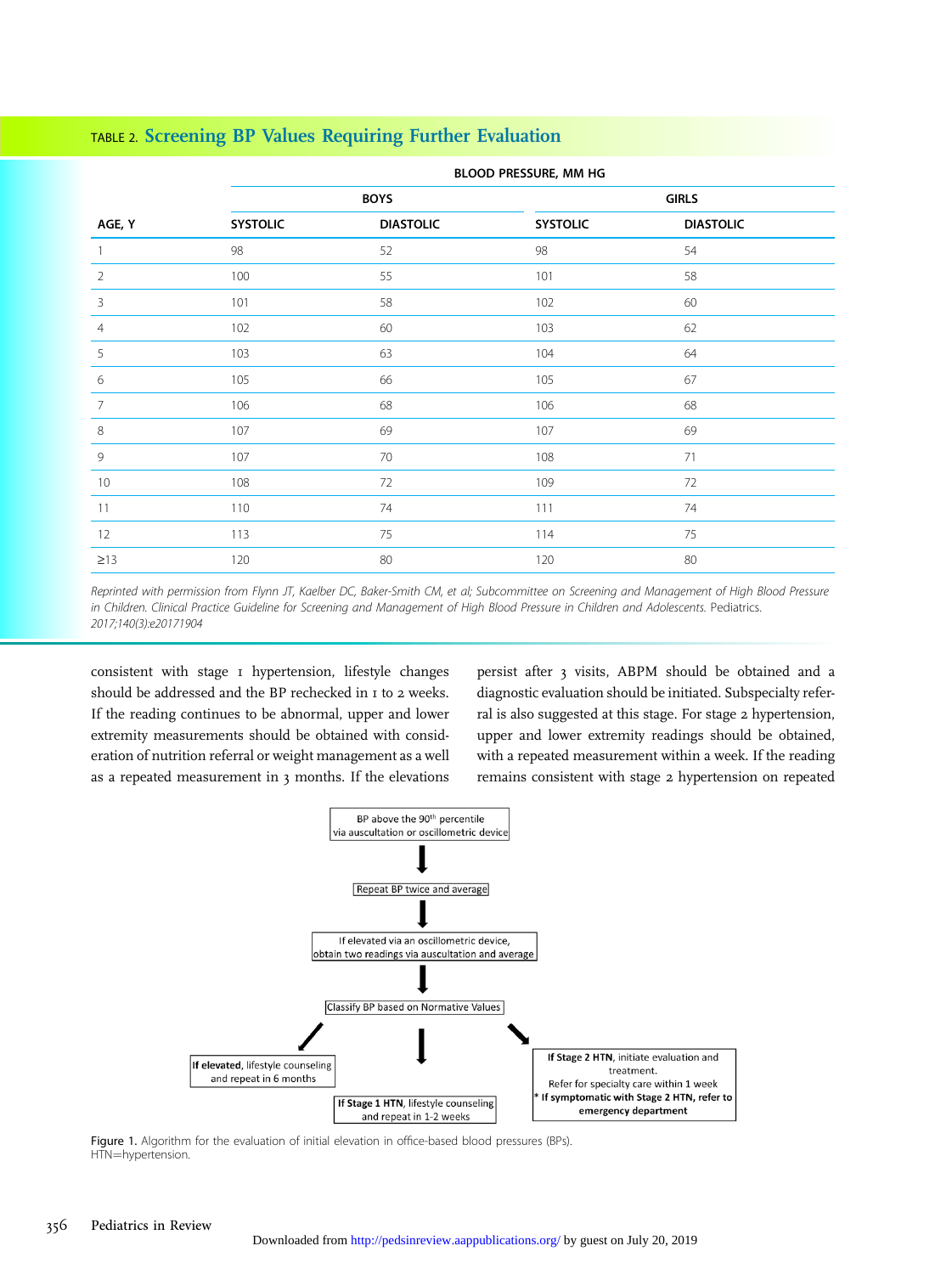measurement, a diagnostic evaluation including ABPM as well as treatment of those elevated BPs should be initiated. Any patient with symptomatic stage 2 hypertension or BP more than 30 mm Hg higher than the 95th percentile should be treated urgently in the emergency department or inpatient setting.

#### Expanded Use of ABPM

As discussed in the previous review, ABPM involves a BP cuff and associated recording device that measures BP every 15 to 30 minutes during the day and night outside of the medical setting. These readings are then analyzed using separate guidelines. (5) Recent pediatric data suggest that ABPM is more accurate than office-based BP measurements. More importantly, end-organ changes, such as left ventricular hypertrophy, are more closely associated with ABPM-based readings than office-based BP readings. As a result, the new guidelines recommend that ABPM should be used in children and adolescents to confirm elevated office-based BP readings. Certainly, in children 5 years or younger, this may be technically difficult. Also, ABPM should be considered annually in children with high-risk conditions, such as chronic kidney disease or diabetes. This recommendation is based on the finding that masked hypertension (normal office-based BPs but abnormal ABPM) is associated with increased risk of end-organ damage and is prevalent in patients with chronic kidney disease.

#### A More Limited Diagnostic Evaluation

Recent studies suggest that primary hypertension is the most common diagnosis of hypertension in children. As a result, the new guidelines recommend a limited diagnostic evaluation for children and adolescents 6 years or older with findings of secondary hypertension on history or physical examination, particularly children with a positive family history of hypertension and a BMI greater than the 85th percentile. Screening tests should include a urinalysis, chemistry panel (electrolytes, blood urea nitrogen, and creatinine), and lipid panel. In patients with a BMI greater than the 95th percentile, hemoglobin A1c, aspartate aminotransaminase, alanine aminotransaminase, and a fasting lipid panel should be obtained. Renal ultrasonography is recommended in all patients younger than 6 years or in those 6 years or older with an abnormal urinalysis finding or abnormal renal function. Additional studies should be obtained based on history, physical examination, and abnormalities on screening laboratory studies.

An additional key action statement in the new guidelines recommends against the use of electrocardiography in children with hypertension because of poor sensitivity. Instead, echocardiography should be performed to assess for changes in left ventricular mass, geometry, or function when pharmacologic therapy is considered for the treatment of hypertensive children. Repeated echocardiography should be performed at 6- to 12-month intervals in patients with refractory hypertension despite treatment, the presence of left ventricular hypertrophy, or impaired cardiac function. Annual evaluation should also be considered in patients with stage 2 hypertension or secondary hypertension. Routine assessment of uric acid, microalbuminuria, pulse wave velocity, or carotid intimal thickness as surrogates for increased cardiovascular risk is not recommended in the new guidelines.

#### New Treatment Goals

Consistent with the previous guideline, lifestyle interventions are the initial recommendation for treatment of hypertension in children and adolescents. Specifically, the Dietary Approach to Stop Hypertension (DASH) diet and moderate to vigorous physical activity  $3$  to  $5$  days a week should be initiated. The DASH diet recommends increasing the servings of fresh vegetables and fruits, limiting foods high in sugars, and choosing lean protein sources as well as fat-free or low-fat dairy products. Pharmacologic treatment should be considered for patients who fail lifestyle interventions, who have symptomatic hypertension, who have stage 2 hypertension, or who have hypertension in the setting of chronic kidney disease or diabetes. The current guidelines recommend that regardless of lifestyle modifications or pharmacologic treatment, goal BPs should be a decrease in systolic and diastolic values to less than the 90th percentile or less than 130/80 mm Hg in patients 13 years or older. Moreover, patients with chronic kidney disease should be treated to lower BP to less than the 50th percentile based on 24-hour ABPM.

In children with hypertension and chronic kidney disease, proteinuria, or diabetes mellitus, an angiotensinconverting enzyme inhibitor or angiotensin receptor blocker is recommended as the initial medication unless there are other contraindications. Otherwise, an angiotensin-converting enzyme inhibitors, angiotensin receptor blockers, longacting calcium channel blockers, and thiazide diuretics are appropriate initial agents.  $\alpha$ -Blockers,  $\beta$ -blockers, centrally acting agents, vasodilators, and potassium-sparing diuretics should be used in patients whose hypertension is refractory to 2 or more agents.

### **CONCLUSION**

As noted previously herein, the prevalence of hypertension in the pediatric population is increasing, in part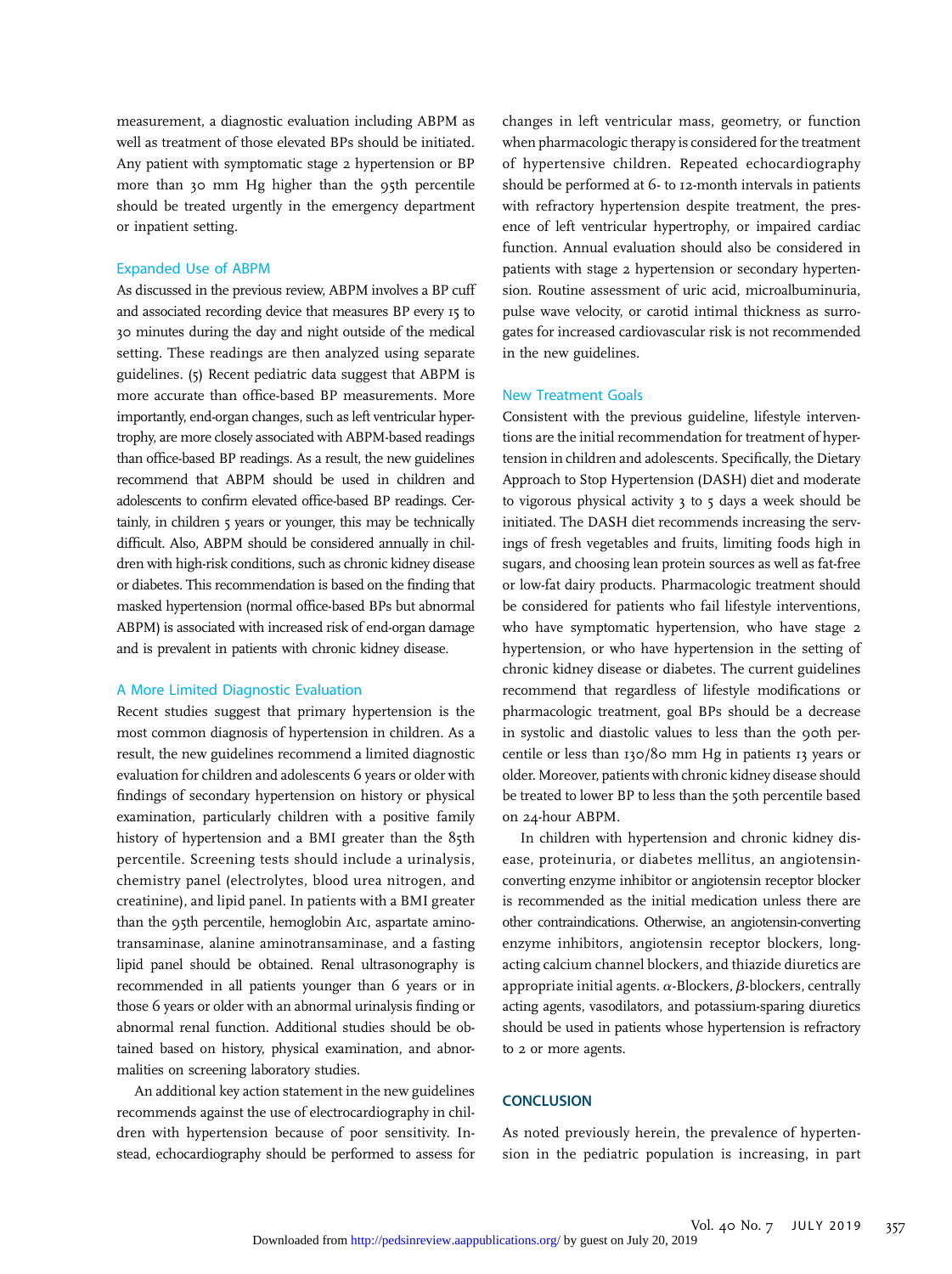related to worsening obesity. More concerning, hypertension in children is often underdiagnosed. Based on knowledge gained in the past 14 years since publication of the Fourth Report, the current Clinical Practice Guideline aims to improve the recognition, evaluation, and treatment children and adolescents with hypertension. The new guideline also highlights the need for ongoing research in pediatric hypertension to improve patient outcomes.

References for this article are at [http://pedsinreview.aappubli](http://pedsinreview.aappublications.org/content/40/7/354)[cations.org/content/40/7/354](http://pedsinreview.aappublications.org/content/40/7/354).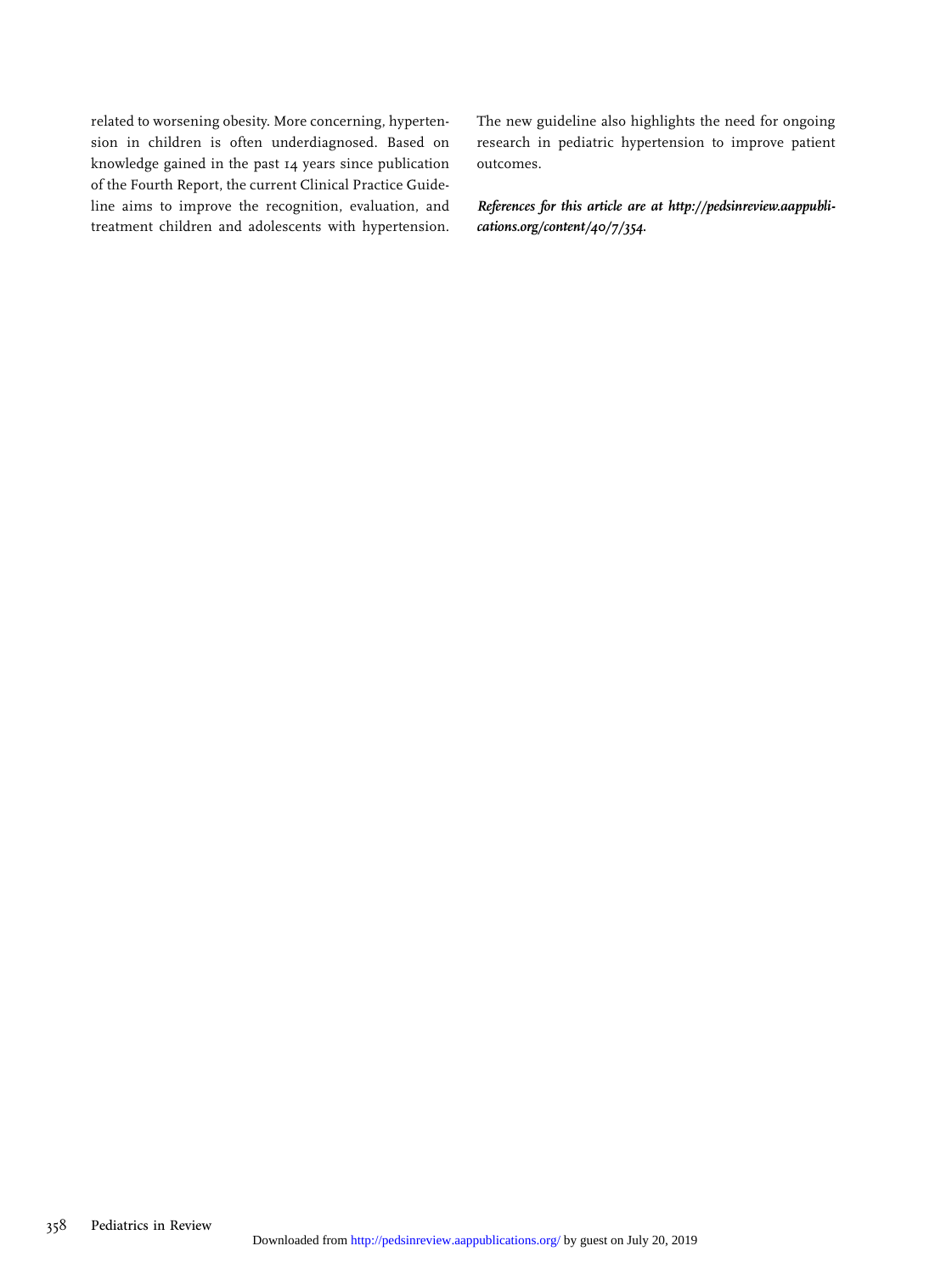## DOI: 10.1542/pir.2018-0014 *Pediatrics in Review* 2019;40;354 Donald J. Weaver Jr **Pediatric Hypertension: Review of Updated Guidelines**

| Updated Information $\&$<br><b>Services</b> | including high resolution figures, can be found at:<br>http://pedsinreview.aappublications.org/content/40/7/354                                                                                                                                                                                                                                                                                                                   |
|---------------------------------------------|-----------------------------------------------------------------------------------------------------------------------------------------------------------------------------------------------------------------------------------------------------------------------------------------------------------------------------------------------------------------------------------------------------------------------------------|
| <b>References</b>                           | This article cites 4 articles, 2 of which you can access for free at:<br>http://pedsinreview.aappublications.org/content/40/7/354.full#ref-list<br>$-1$                                                                                                                                                                                                                                                                           |
| <b>Subspecialty Collections</b>             | This article, along with others on similar topics, appears in the<br>following collection(s):<br><b>Nephrology</b><br>http://classic.pedsinreview.aappublications.org/cgi/collection/nephro<br>$logy$ _sub<br>Cardiology<br>http://classic.pedsinreview.aappublications.org/cgi/collection/cardiol<br>ogy sub<br><b>Cardiac Surgery</b><br>http://classic.pedsinreview.aappublications.org/cgi/collection/cardiac<br>_surgery_sub |
| Permissions & Licensing                     | Information about reproducing this article in parts (figures, tables) or<br>in its entirety can be found online at:<br>https://shop.aap.org/licensing-permissions/                                                                                                                                                                                                                                                                |
| <b>Reprints</b>                             | Information about ordering reprints can be found online:<br>http://classic.pedsinreview.aappublications.org/content/reprints                                                                                                                                                                                                                                                                                                      |